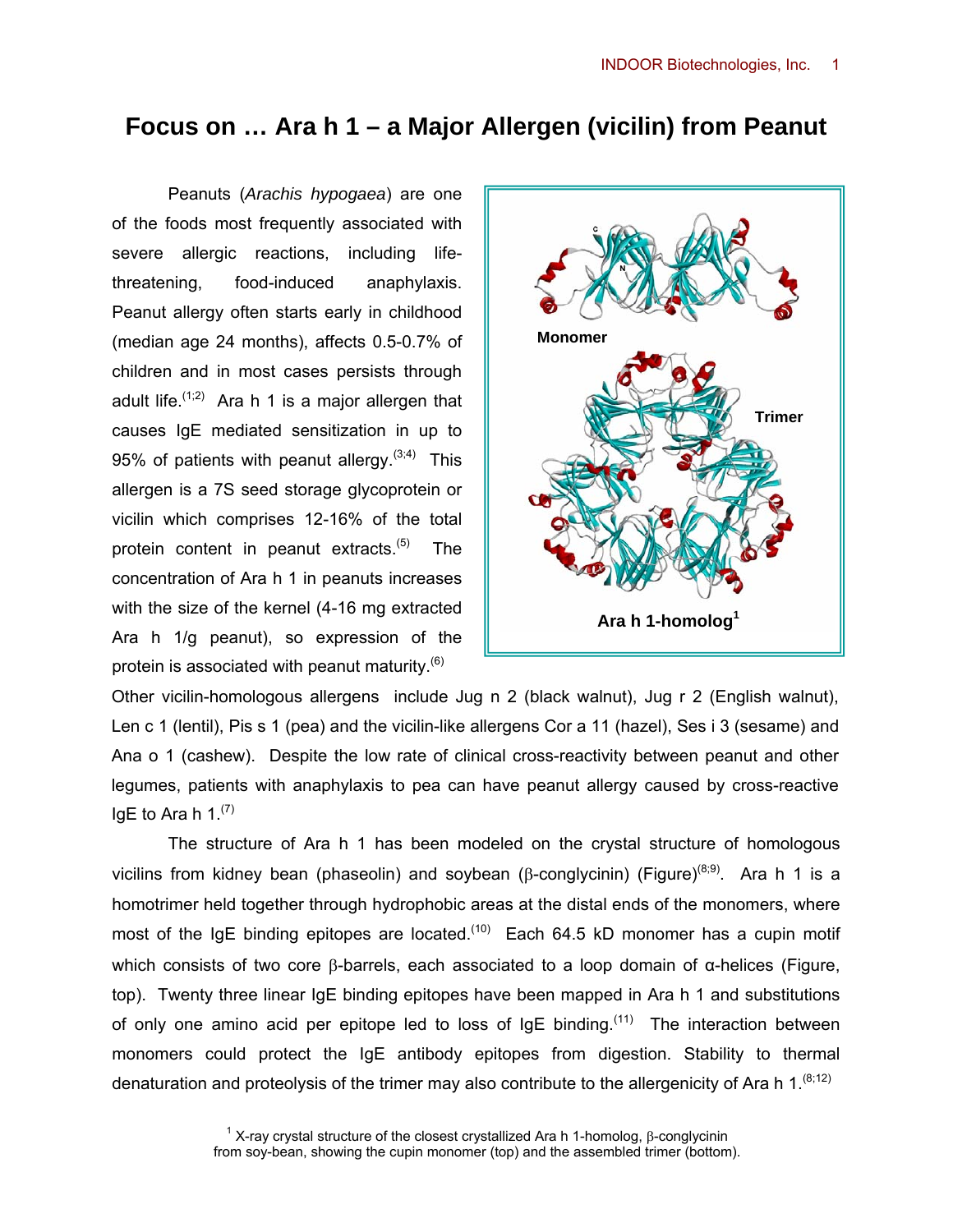Cooking methods can affect the allergenicity of peanut. Compared to roasted peanuts, the relative amount of Ara h 1 is reduced in fried and boiled peanut preparations.<sup>(13)</sup> Heatinduced conformational changes do not affect IgE binding to Ara h 1, although heat leads to a secondary more structured conformation with the formation of extended β-structures that alter specific epitopes.<sup>(6;14)</sup> Roasting increases the efficiency of Ara h 1 extraction and/or the accessibility of the epitopes recognized by the antibodies used to measure the allergen.<sup>(6)</sup> Ara h 1 was measured in peanut and food extracts using a monoclonal antibody based ELISA (0.1- 500  $\mu$ g Ara h 1/g of food products).<sup>(15)</sup> Some food matrices, like chocolate, greatly impair extraction and measurement of the allergen.<sup>(16)</sup> An environmental assessment of Ara h 1, using the same assay, showed that the allergen does not appear to be widely distributed in preschools and schools, and it is easily cleaned from hands and table tops.<sup> $(17)$ </sup> Another study analyzed the persistence of Ara h 1 in saliva after ingestion of peanut butter, showing levels that are expected to invoke responses in peanut allergic individuals through saliva (kissing, sharing utensils). After evaluating mouth cleansing interventions to reduce salivary peanut allergen, the most effective one was waiting several hours after ingestion and eating a peanut-free meal.<sup>(18)</sup> You never know what a passionate kiss could lead to!

© Dr. Anna Pomés, INDOOR Biotechnologies, Inc., 2007

## **References**

- (1) Skolnick HS, Conover-Walker MK, Koerner CB, Sampson HA, Burks W, Wood RA. The natural history of peanut allergy. J Allergy Clin Immunol 2001; 107(2):367-74.
- (2) Sicherer SH, Munoz-Furlong A, Burks AW, Sampson HA. Prevalence of peanut and tree nut allergy in the US determined by a random digit dial telephone survey. J Allergy Clin Immunol 1999; 103(4):559-62.
- (3) Burks AW, Williams LW, Helm RM, Connaughton C, Cockrell G, O'Brien T. Identification of a major peanut allergen, Ara h I, in patients with atopic dermatitis and positive peanut challenges. J Allergy Clin Immunol 1991; 88(2):172-9.
- (4) Burks AW, Cockrell G, Stanley JS, Helm RM, Bannon GA. Recombinant peanut allergen Ara h I expression and IgE binding in patients with peanut hypersensitivity. J Clin Invest 1995; 96(4):1715-21.
- (5) Koppelman SJ, Vlooswijk RA, Knippels LM, Hessing M, Knol EF, Van Reijsen FC et al. Quantification of major peanut allergens Ara h 1 and Ara h 2 in the peanut varieties Runner, Spanish, Virginia, and Valencia, bred in different parts of the world. Allergy 2001; 56(2):132-7.
- (6) Pomés A, Butts CL, Chapman MD. Quantification of Ara h 1 in peanuts: why roasting makes a difference. Clin Exp Allergy 2006; 36(6):824-30.